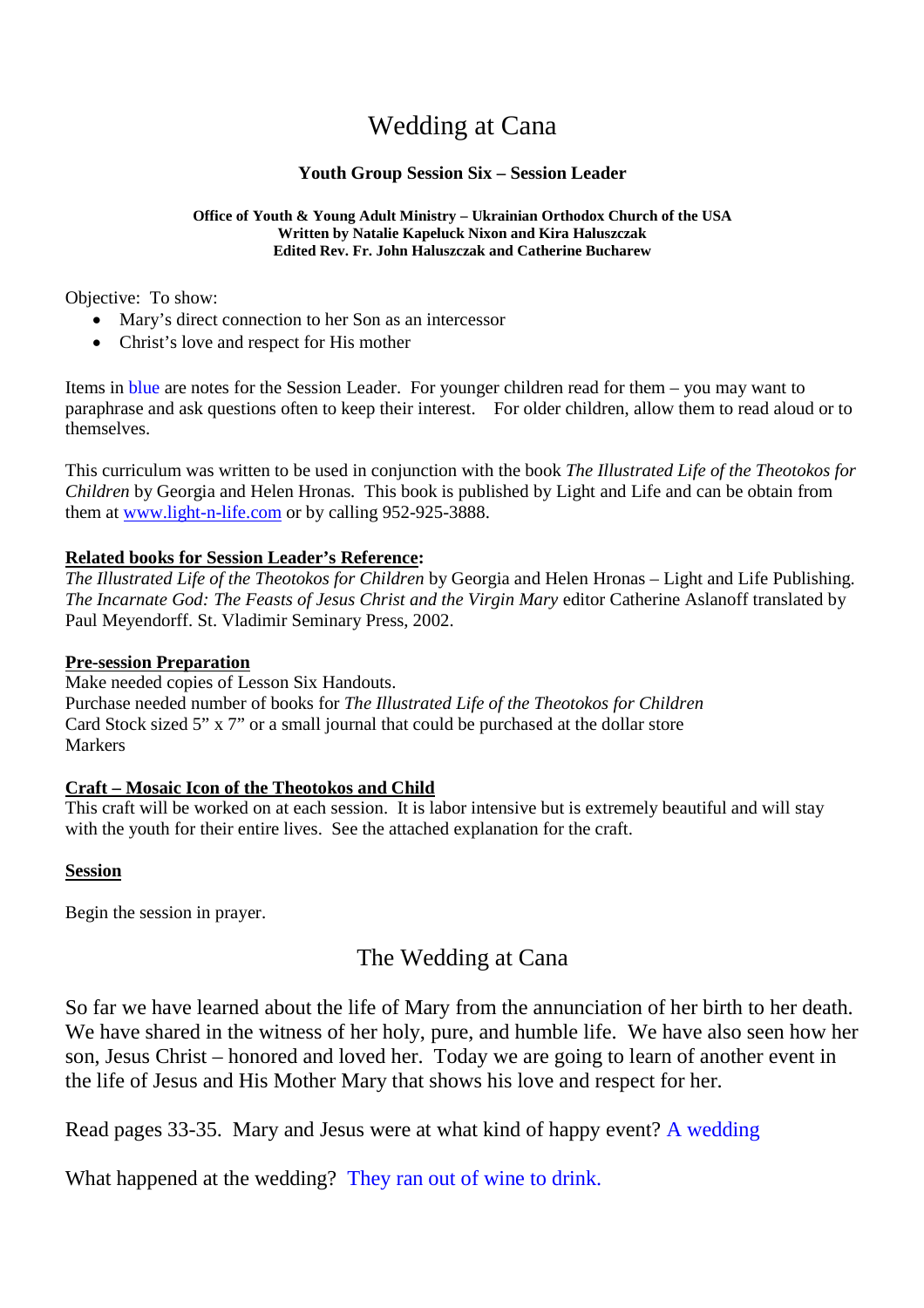What did Mary do? Asked Jesus to help.

Jesus answered His mother by saying, "What do you wish for me to do? It is not yet my time to be revealed." What do you think Jesus meant by this?

Up until this point, Jesus had not given any clues or indication to anyone that he was the Son of God. He knew that it was not the right time to show that he is the Son of God. He knew that performing a miracle for all to see would confuse people. Yet, he loved and wanted to honor His mother. So he chose to help in a way that would not reveal His true identity to the people.

What did he do? He turned six jugs of plain water into wine.

How did he protect the fact that it was a miracle? Only the servants saw what happened and even they did not fully understand how it happened.

Discuss how at breakfast, they pulled out the same water jars they always use and that it looked like water inside but when they tasted it – it was a surprise. How did they feel? Did they figure out quickly what had happened? Did any of them guess why the water had been switched? How can they apply this to what happened at Cana?

This was Jesus' first miracle and it was performed at the request of His mother. Because of this great miracle, we know that the Mother of God intercedes with her son for those in need and distress. We also know that in His mercy He will help those that Mary asks Him to help.

Intercede. Do you know what that word means? *To intercede* means to act for someone else. Have you ever had a friend who needed help but didn't know what to do, so you went to their parents, your parents or a friend to find more help for that person? Can you think of ways that we intercede for people all the time? Charities

Charities are a good example of interceding for people who need help. Charities raise money, awareness, find needed items, give help in many ways to people that need help and can't find what they need on their own.

#### **Intercessory Prayer**

Knowing that everyone in the world needs God's help, we add our prayers to theirs. If God hears each one of us, imagine how He hears a whole group of us praying for the same person! We also pray for others because they may not be able to pray for themselves. We pray for the departed, asking God to give them good rest and forgiveness. We pray for our enemies because only God knows what is in their hearts and we don't want their hatred of us to bring them to further sin. We pray for those we love when they are in need or distress.

When we pray for others who we know, we should pray for them by name. Remember, God knows each of them, too.